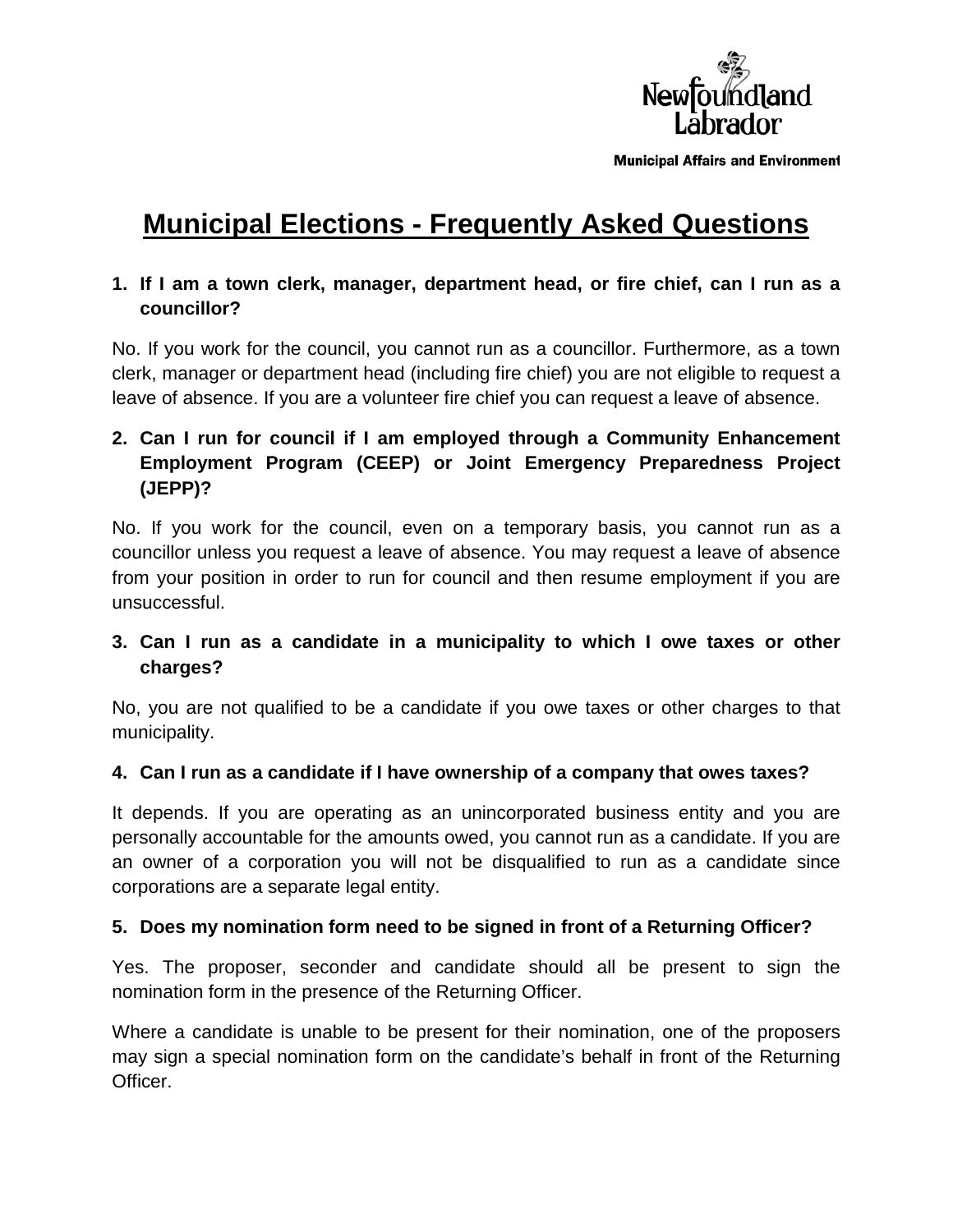## **6. Can I get the list of candidates before nominations are closed?**

No. The nomination list will be available within 7 days after the nominations have closed. A candidate may remove their name before the nominations are closed and that information will not be released.

## **7. In order to be an eligible candidate, what does ordinarily resident for 30 days before the nomination period mean?**

Whether or not someone is an ordinarily resident will depend on: whether they live and sleep in the municipality; whether they intend to return to the municipality when they are absent; and whether their family resides in the municipality. These are all factors that need to be considered when determining whether someone is ordinarily resident. Additionally, a person may only have one place of residency for the purposes of running as a candidate.

Please note that the Returning Officer has the sole discretion to determine whether a person has satisfied the required residency requirements.

## **8. Do I have to be ordinarily resident in the municipality for 30 days prior to the election day to be able to vote?**

Yes. The same residency considerations as detailed above need to be considered for voting, as well as running as a candidate.

### **9. Are post-secondary students considered residents?**

Yes, if they meet the required residency requirements. However, a student has to choose where to vote as they are only allowed to vote in either the municipality where the student is residing while at school or in the municipality where the family home is located, but not in both.

### **10. What type of identification do I need to vote in a municipal election?**

If you are already a registered voter, specific identification may not be required*.* However, you should confirm this with the Returning Officer.

If you are not registered as a voter, you will likely be required to show satisfactory proof of your identification and residency.

### **11. Can a proxy vote be used at an advanced poll?**

No, a proxy vote can only be used on election day.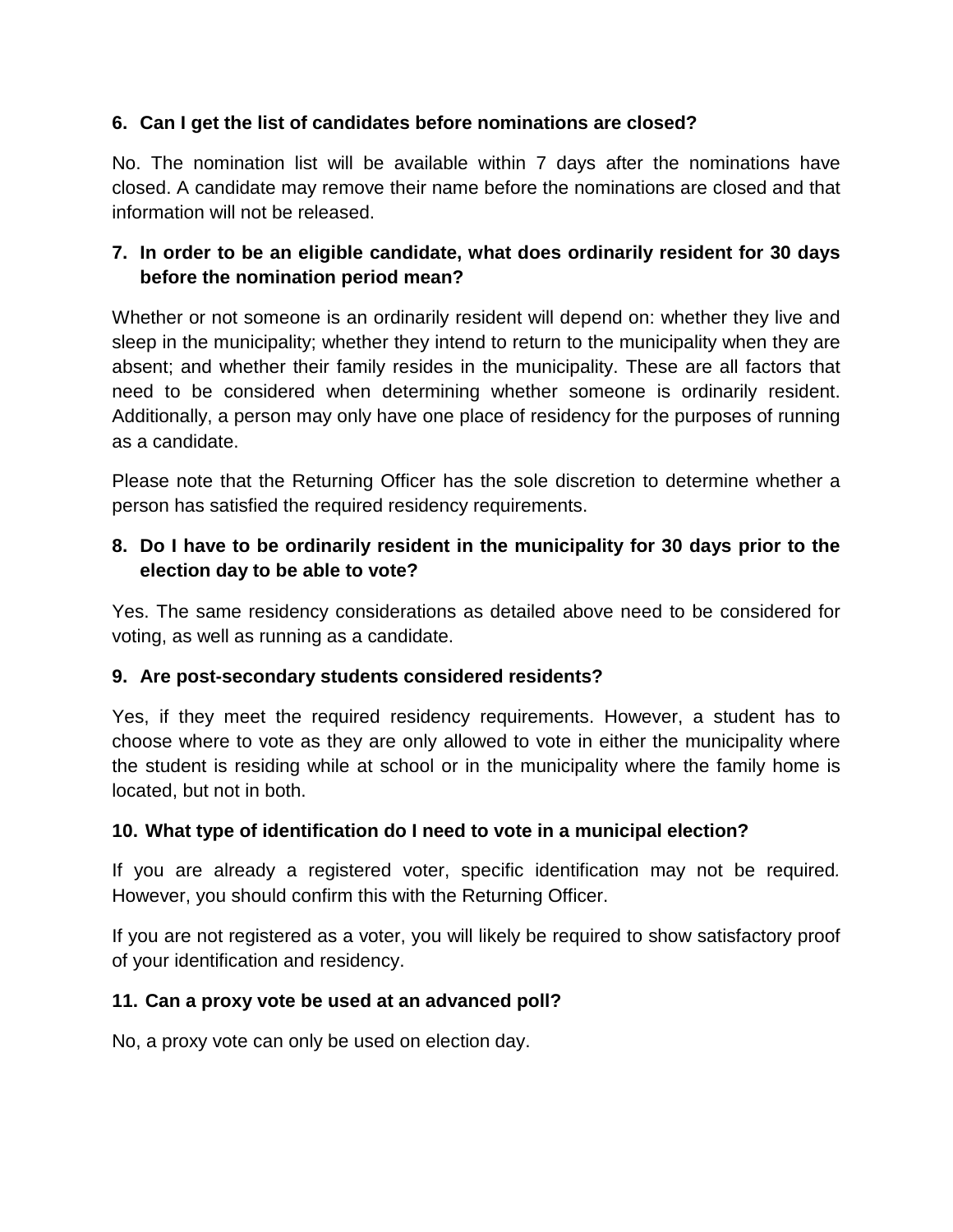### **12. Can I request that a person help me vote?**

Yes, if you are incapacitated and unable to vote on your own, or need special voting arrangements due to your personal situation, please make this known to the Returning Officer or Deputy Returning Officer, who will provide assistance through an election official or through the person accompanying you.

## **13. Does sequential numbering in any way connect a voter to their completed ballot?**

No. Sequential numbering should be found on a counterfoil, which should be separated from the ballot prior to depositing the completed ballot into the ballot box. Therefore, there should be no way to connect the completed ballot to the voter.

# **14. When should an Alternate Returning Officer be performing the tasks of the Returning Officer?**

An Alternate Returning Officer should only perform tasks when the Returning Officer cannot undertake their duties. Both officers should never be acting simultaneously.

### **15. What authority does a candidate's agent have?**

After taking an oath or affirmation, agents can start their duties. Agents are allowed to observe the election activity and be present at the counting of the votes. Agents can also view the voter's list, ask for the affirmation or oath of a voter, object to a specific voter, confirm that the ballot box is empty before the voting begins, examine ballots, object to a specific ballot and be present at a recount.

### **16. Does the agent have authority to campaign at the polling station?**

No. Agents cannot campaign or distribute campaign materials (physically or electronically (e.g., using social media) at the polling station or within 30 meters of the polling station, and must remain respectful to all voters, the electoral process, the Returning Officer and all other election officials. This includes not distributing election results until the results are officially declared by the Returning Officer.

# **17. Must a Returning Officer wait for a candidate or a candidate's agent to be present before counting ballots?**

No, the Returning Officer does not have to wait for a candidate or an agent in order to start counting the ballots. The candidate has the right to be present or have an agent present during the counting but it is the candidate's responsibility to have a presence at